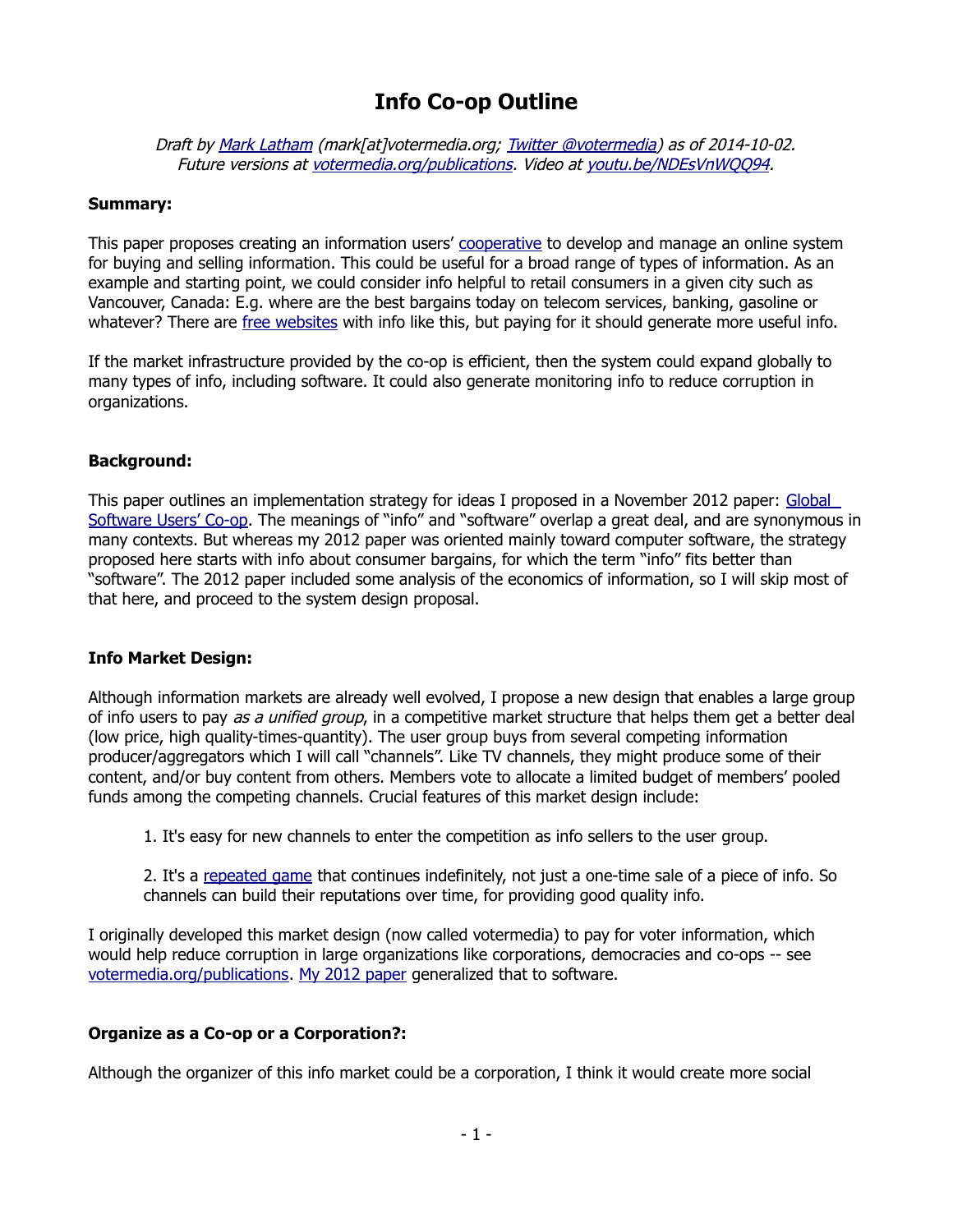benefit to organize as a co-op, as long as the co-op's governance ensures accountability to members. I examined the governance of co-ops in a paper [We Want Our Co-ops Back,](http://votermedia.org/publications/WeWantOurCo-opsBack.pdf) and outlined ways of improving accountability. To that end, I proposed votermedia as an effective mechanism. Since info co-op members would use votermedia to buy information, the info channels can be expected to include info that helps coop members monitor their board of directors. Thus we can expect the co-op to serve members' interests loyally.

# **Design for Info Co-op 1.0:**

Like any new online business model, we can expect many iterations of beta release, user feedback, design modification etc. Here are some ideas for the first release:

**Target market:** Metro Vancouver (Canada) area residents. So the co-op would probably incorporate under the British Columbia [Co-op Act.](http://www.bclaws.ca/EPLibraries/bclaws_new/document/ID/freeside/00_99028_01)

**Types of content:** This will be decided mainly by the competing channels, but for planning and marketing purposes, it helps to anticipate what types of info our co-op is likely to provide. Since we are asking members to pay, one likely type is info that helps members save money. E.g. this could be on groceries, telecom services, gasoline, banking or whatever most people spend money on. (The [Vancouver Deals Blog](http://www.vancouverdealsblog.com/) is a free example. The author could sell access to a premium version of that website via our co-op.) Some channels are likely to provide reviews assessing the value of other channels' contributions, and with convenient navigation links to their content. Some channels may review the management of the co-op itself, and its director election candidates.

**Cost to Members:** Start with a low fee of e.g. \$1 per month, to help grow membership. Later we can offer higher-price, higher-quality-quantity options.

**Payments to Info Channels:** Members would vote to allocate funds among competing channels, using a ballot like [votermedia.org/vancouver.](http://votermedia.org/vancouver) Each member can vote at any time, and funds are allocated daily. The allocation algorithm is not simply proportional to the number of votes. Rather, some degree of consensus among voters is required, and it is quite possible for a channel to receive no funds -- details at [votermedia.org/faqs#Voting.](http://votermedia.org/faqs#Voting) The funds come mainly from member fees. I plan to donate some funds to get the market started.

**How Members Access Info:** Member login is required to access info that channels provide. (They are likely to provide some free public info too, which can help promote their reputation to the public, and attract some to join the co-op to access the paid-login-required info.) Channels would probably build their own custom websites (and other media like mobile apps, email services etc.). The co-op would build a shared login system similar to Facebook's, to enable a single seamless login for members on all channel sites. To help new channels get started, the co-op could provide templates for channel websites, and/or space on the co-op website to display content.

**Crowd-Sourced Info:** The co-op could add a feature to its mobile app that would enable members to contribute info. For example, a member spots a bargain at a grocery store, takes photos of it (price, bar code, description, the item itself, geo-tagged, time-stamped) and submits them to the co-op. Member can set options like whether to offer it exclusively to one channel, whether they want to be paid for the info, etc. A channel receiving info decides whether to use it, whether to pay for it, how to edit it into their website etc. This member participation feature could add a "game" component to the system, which could attract more members.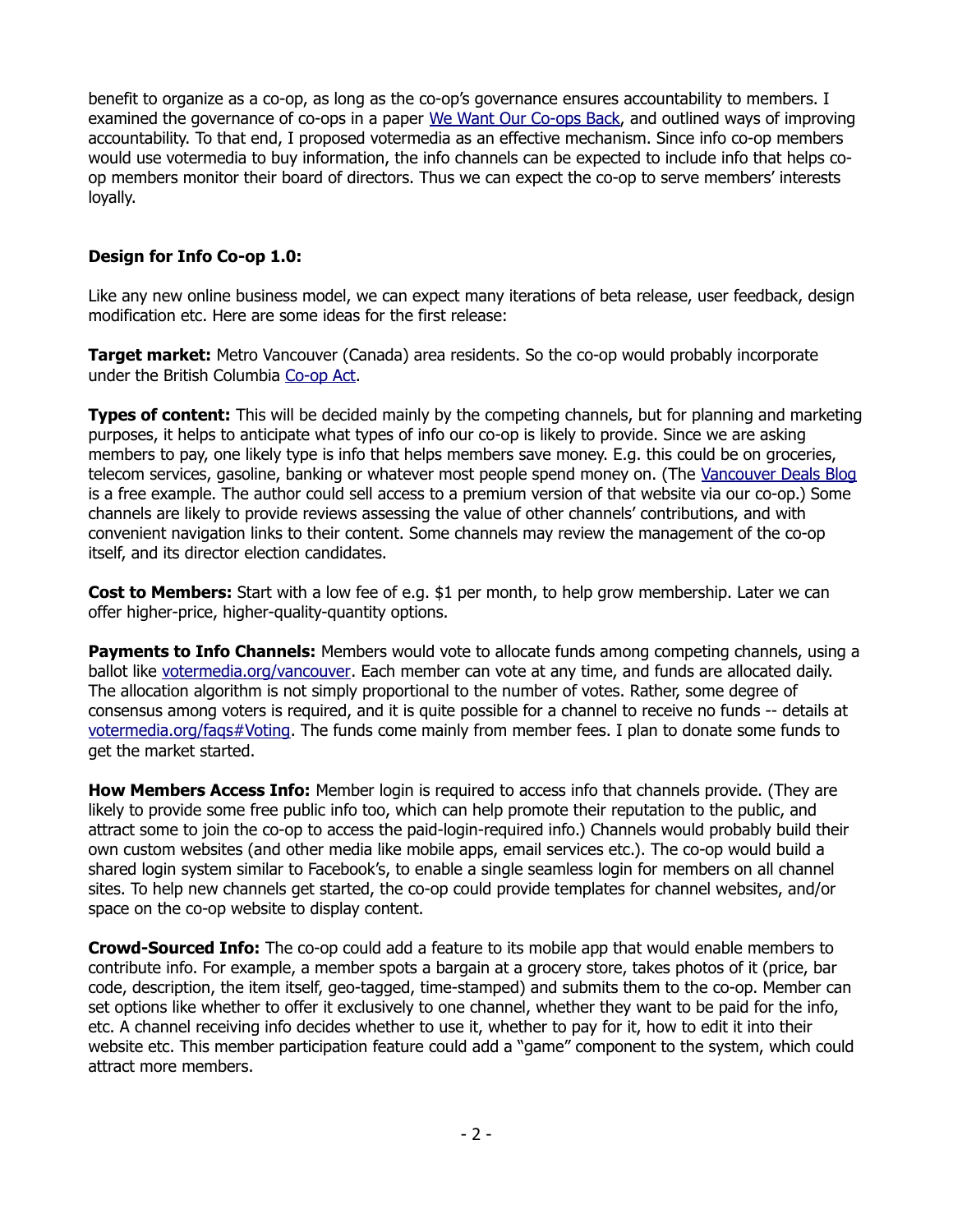**Starting a New Channel:** To enhance competition for the benefit of members, it should be easy for new channels to enter the co-op's system. On the other hand, too many channels could clutter the system, especially if many are of low quality. To balance these two factors, the co-op should probably charge channels a small monthly fee, like \$1. Our tests of votermedia's consensus voting system find that typically only 5 to 10 competitors get funded. That is enough to ensure a competitive market, but not so many as to overtax voters. This will induce some smaller channels to merge and form larger ones. Some info producers may find the co-op a useful test market that provides valuable feedback by voting and commenting. This could be a source of fee revenue and low-cost info for the co-op.

**Laissez-Faire for Channels:** This system is designed to empower member-voters, and thus does not depend on much discretionary power of the info market administrators. So for example, there is no requirement or restriction on what info the channels provide. We can market it to members and channels as a Vancouver area consumer info contest; but then it's up to the channels to decide exactly what info to supply, up to the public to decide whether to become members, and up to members to decide how much to reward each channel. Other laissez-faire options: channels could include advertising; they could try to up-sell members with premium info offerings beyond what they sell to the co-op; they could also charge user fees, which can help them cover any marginal costs of usage.

**Micropayment Systems:** Creating the micropayment systems for implementing the above features could pave the way toward other micropayment applications that benefit members. Note that Kenya's [M-Pesa](http://en.wikipedia.org/wiki/M-Pesa) money transfer system began spontaneously when cell phone users started transferring cell phone airtime credits.

**Compare to Apple's App Store:** With the above design, an info co-op could be compared with Apple's app store -- a shared infrastructure that makes it easy for software creators to market their work, and for users to pay small amounts of money to use the software. Such a competitive market can benefit all participants -- buyers and sellers. The key difference is that info co-op payments are by community consensus, all community members pay for info together, and all can use the info; whereas the Apple store, like most software markets, organizes separate payments and access by each individual user. As membership in an info co-op grows, it becomes closer and closer to being free software, except that creators get paid for their work.

**Startup Costs:** Starting a co-op from scratch can take years of self-sacrifice by a group of idealistic volunteers. They must persuade many people to buy one share each, before the organization is large enough to efficiently supply its services in a competitive market. Co-ops lack the financial incentives of forprofit startups, which can reward early investors with a chance of large future rewards. Fortunately there seem to be some idealistic software developers in Vancouver, willing to donate time and expertise to such a project. I am also willing to donate some funds. When the co-op starts to generate a surplus, we could start to pay staff/management/directors via the votermedia competition itself: Members could vote to fund the team of people who run the co-op. Or similarly, some channels could also provide software and services for running the co-op.

### **Info Co-op 2.0 and Beyond:**

If this new info market design works, then it can generate a surplus which the co-op can use to fund system development and growth. Besides increasing the number of members and quantity of useful information generated, there are several possible directions for growth. One obvious direction is toward higher monthly member fees, which would generate greater quality-times-quantity of info. One dollar per month is rather minimal.